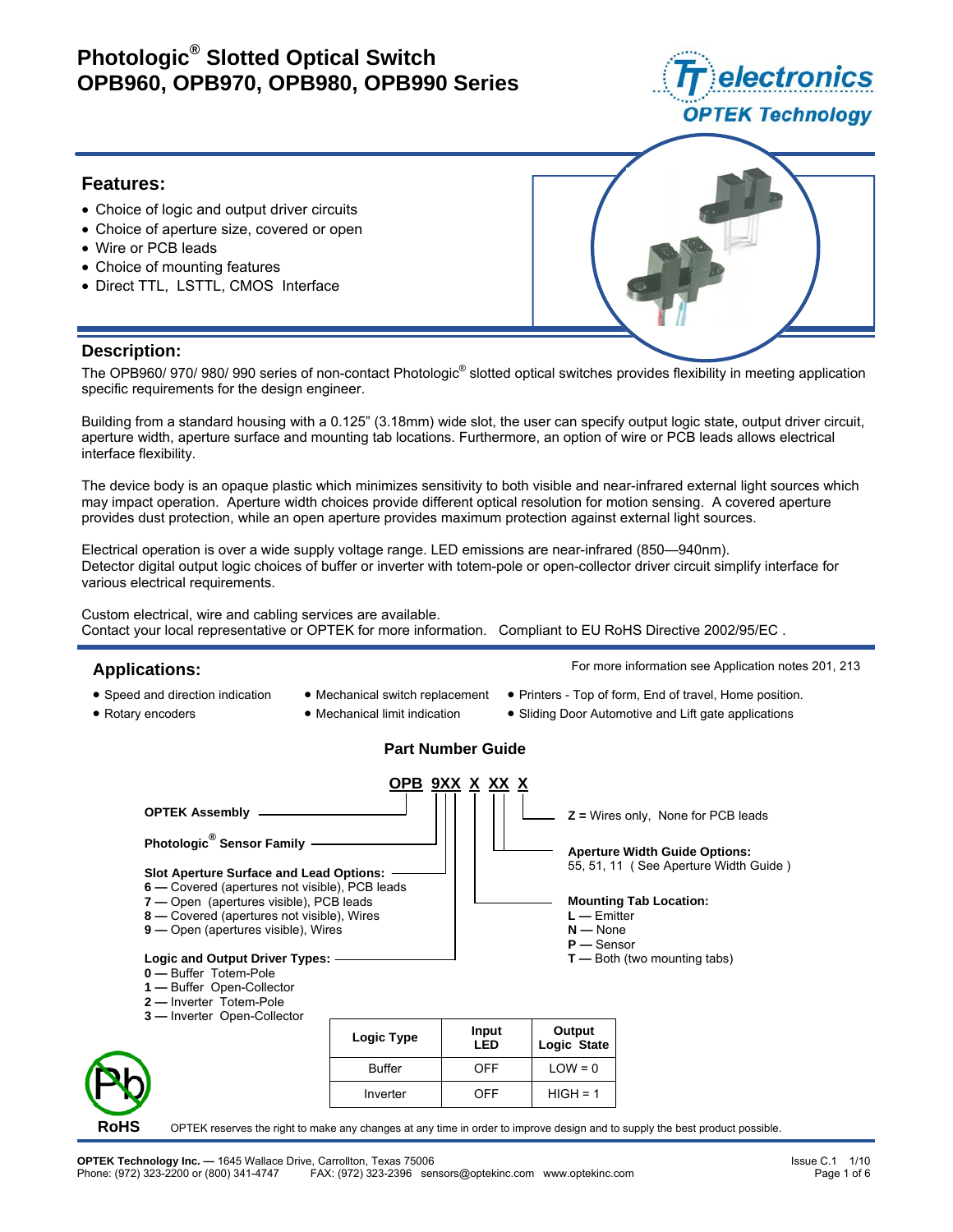

## **PACKAGE OUTLINE for OPB960 and OPB970 Series**



#### Notes:

- (1) RMA flux recommended. Duration can be extended to 10 seconds max.
- (2) Feature controlled at body.
- (3) Highly activated water soluble fluxes may attack plastic. Recommend trial to verify application.
- (4) Maximum lead soldering temperature [1.6mm from case for 5 seconds with soldering iron] 260° C.
- (5) Cathode lead may be shorter.
- (6) Part number marking may be on any side.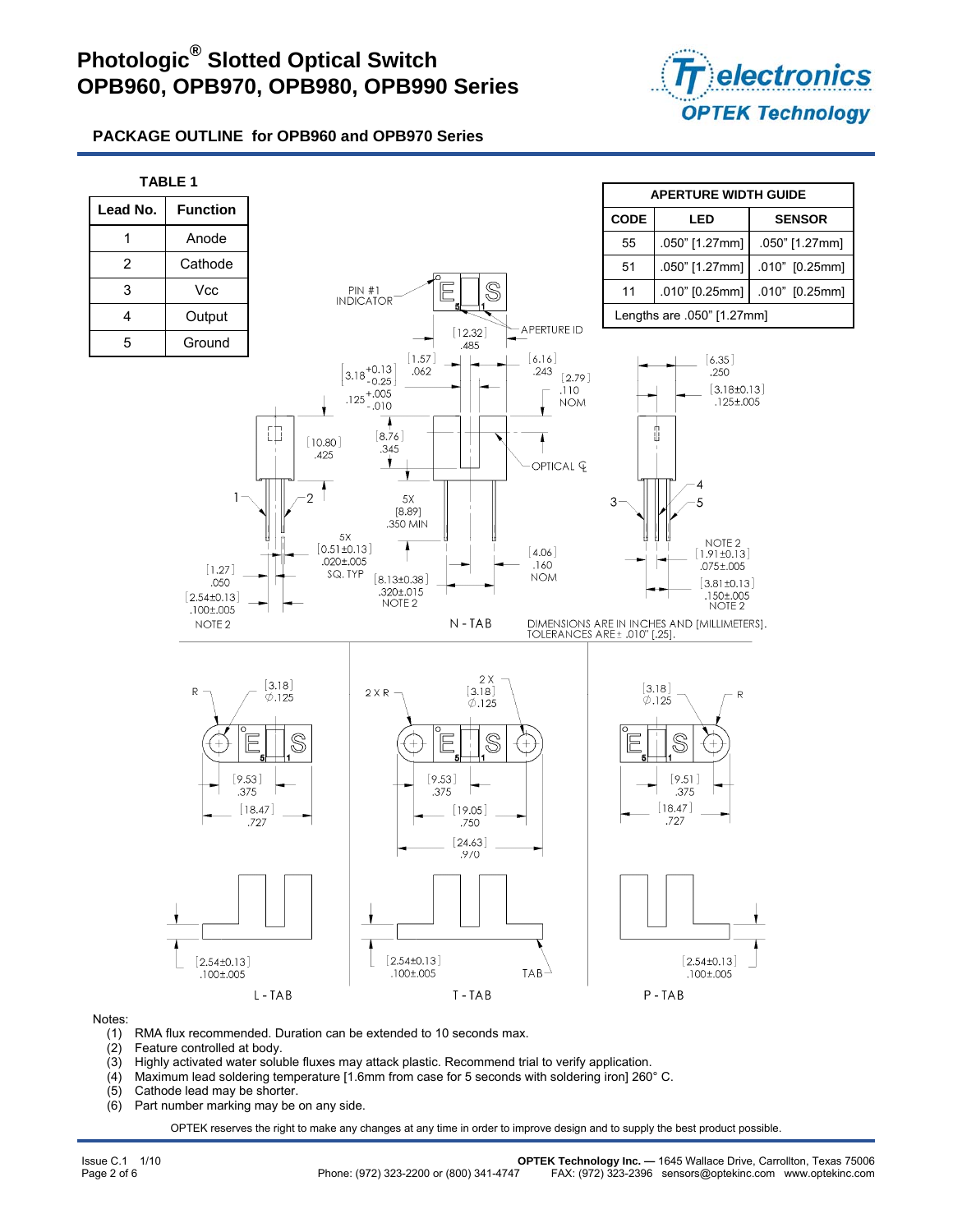

**PACKAGE OUTLINE for OPB980 and OPB990 Series** 



#### Notes:

- (7) Wire is 26AWG, UL Rated PVC insulation.
- $(8)$  Ideal torque for bolt or screw 0,45 to 0,68 Nm  $(4 \text{ to } 6 \text{ Lb-in})$ .
- (9) When using a thread lock compound, ND Industries "ND Vibra-Tite**®** Formula 3" will avoid stress cracking plastic.
- (10) Plastic is soluble in chlorinated hydrocarbons and ketones. Methanol or isopropanol are recommended as cleaning agents.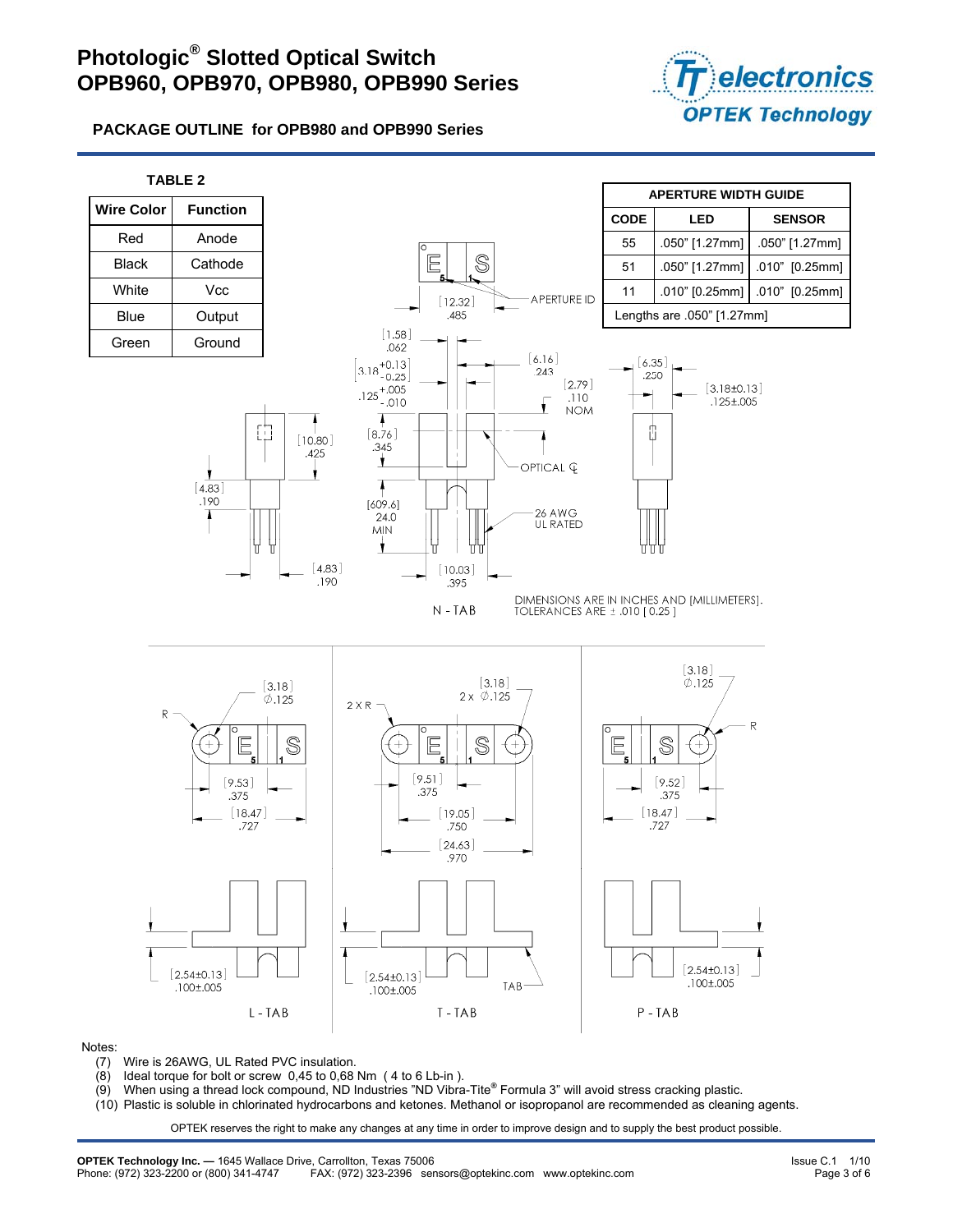

#### **Absolute Maximum Ratings**

| Storage Temperature Range                                            | -40 $^{\circ}$ C to +85 $^{\circ}$ C |
|----------------------------------------------------------------------|--------------------------------------|
| Operating Temperature Range                                          | -40 $^{\circ}$ C to +70 $^{\circ}$ C |
| Input Diode (E)                                                      |                                      |
| Input Diode Power Dissipation                                        | 100 mW $(11)$                        |
| Input Diode Forward D.C. Current, $T_A = 25^{\circ}$ C               | 40 mA $(14)$                         |
| Input Diode Reverse D.C. Voltage, $T_A$ = 25°C                       | 2V                                   |
| Sensor (S)                                                           |                                      |
| Supply Voltage $(V_{\rm CC}$ to Ground)                              | 18 V $(13)$                          |
| Output Photologic <sup>®</sup> Power Dissipation                     | 200 mW (12)                          |
| Voltage at Output Lead (Open-Collector Output), $T_A = 25^{\circ}$ C | 35V                                  |
| Short Circuit Output Current to Ground (I <sub>OS</sub> ) 1 sec Max. | 30 mA                                |

Notes:

(11) Derate linearly 2.22 mW / °C above 25° C.

(12) Derate linearly 4.44 mW / °C above 25° C.

(13) Prior to 2004 Vcc was limited to 5.5V maximum.

(14) Do not connect input diode directly to a voltage source without an external current limiting resistor.

## **Block Diagram**



**Inverter Totem-Pole OPB962/ OPB972/ OPB982/ OPB992**



**Buffer Open-Collector OPB961/ OPB971/ OPB981/ OPB991** 



**Inverter Open-Collector OPB963/ OPB973/ OPB983/ OPB993** 

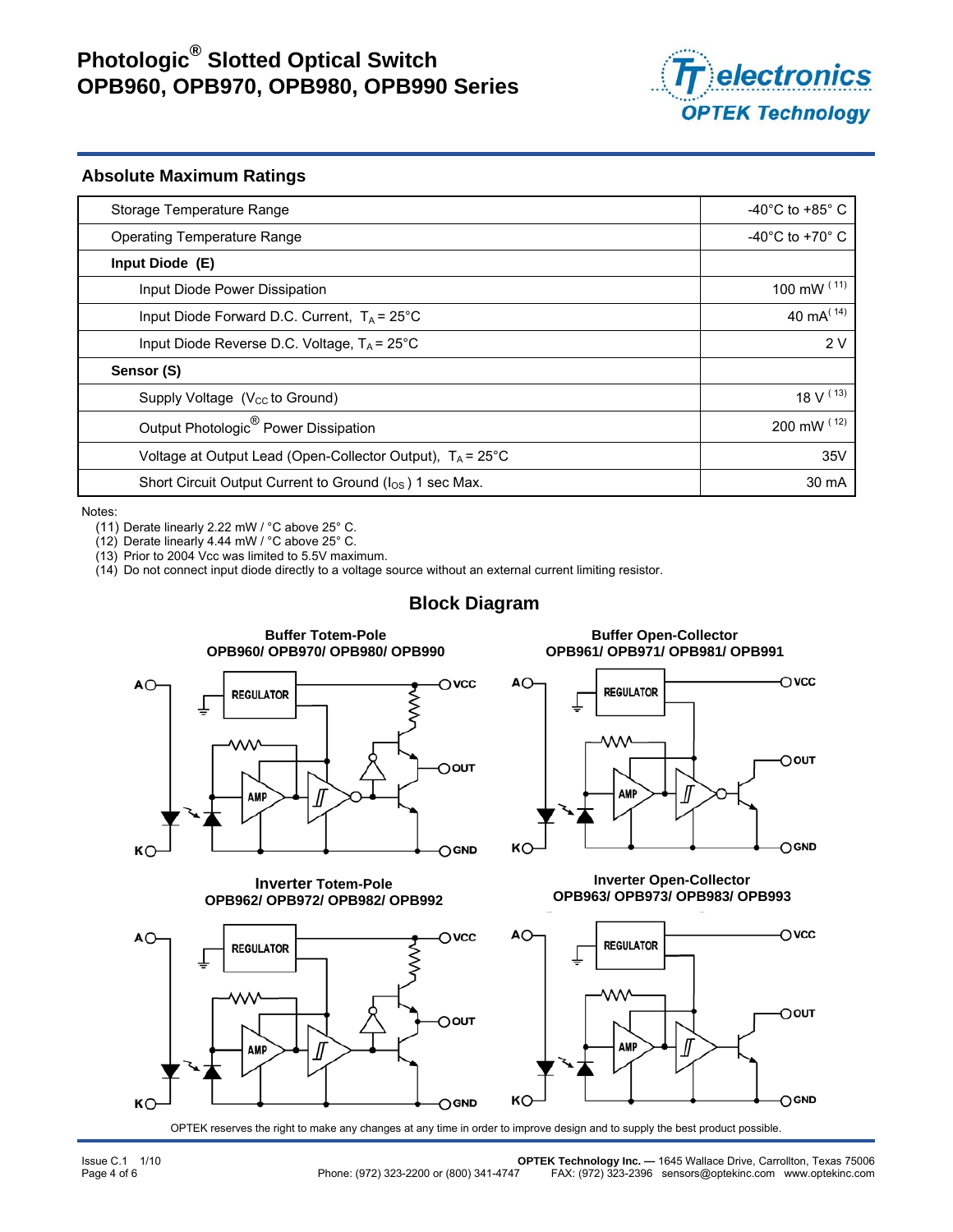

| <b>SYMBOL</b>                                                  | <b>PARAMETER</b>                                                                                                                            |  | <b>MIN</b>     | <b>TYP</b>               | <b>MAX</b>               | <b>UNITS</b>   | <b>TEST CONDITIONS</b>                                                                             |  |
|----------------------------------------------------------------|---------------------------------------------------------------------------------------------------------------------------------------------|--|----------------|--------------------------|--------------------------|----------------|----------------------------------------------------------------------------------------------------|--|
| Input Diode (See OP140 / OP240 LED for additional information) |                                                                                                                                             |  |                |                          |                          |                |                                                                                                    |  |
| $V_F$                                                          | <b>Forward Voltage</b>                                                                                                                      |  |                | $\overline{a}$           | 1.70                     | V              | $I_F$ = 20 mA, T <sub>A</sub> = 25° C                                                              |  |
| $I_R$                                                          | <b>Reverse Current</b>                                                                                                                      |  |                |                          | 100                      | μA             | $V_R$ = 2.0 V, T <sub>A</sub> = 25° C                                                              |  |
| Coupled                                                        | (See OPL560 Detector for additional information)                                                                                            |  |                |                          |                          |                |                                                                                                    |  |
| $V_{\rm CC}$                                                   | Operating D.C. Supply Voltage                                                                                                               |  | 4.5            | $\blacksquare$           | 16                       | V              |                                                                                                    |  |
| $I_{\rm CC}$                                                   | <b>Supply Current</b>                                                                                                                       |  | $\frac{1}{2}$  | $\overline{\phantom{a}}$ | 12                       | mA             | $V_{\text{cc}}$ = 4.5V to 16V                                                                      |  |
| $V_{OL}$                                                       | Low Level Output Voltage:<br><b>Buffer Totem-Pole</b><br>OPB960, OPB970<br>OPB980, OPB990<br><b>Buffer Open-Collector</b><br>OPB961, OPB971 |  |                |                          | 0.4                      | $\vee$         | $V_{CC} = 4.5V$ , $I_{OL} = 12.8mA$<br>$I_F = 0 mA$ (14)                                           |  |
|                                                                | OPB981, OPB991<br>Inverter Totem-Pole<br>OPB962, OPB972<br>OPB982, OPB992<br>Inverter Open-Collector OPB963, OPB973<br>OPB983, OPB993       |  |                |                          |                          |                | $V_{CC}$ = 4.5V, $I_{OL}$ = 12.8mA<br>$I_F = 15 \text{ mA}$                                        |  |
| $V_{OH}$                                                       | High Level Output Voltage:<br><b>Buffer Totem-Pole</b><br>OPB960, OPB970<br>OPB980, OPB990                                                  |  | $V_{CC}$ -2.1  |                          |                          | V              | $V_{CC}$ = 4.5V to 16V, $I_{OH}$ = -800µA<br>$I_F = 15 \text{ mA}$                                 |  |
|                                                                | Inverter Totem-Pole<br>OPB962, OPB972<br>OPB982, OPB992                                                                                     |  |                |                          |                          |                | $V_{CC}$ = 4.5V to 16V, $I_{OH}$ = -800µA<br>$I_F = 0$ mA $^{(14)}$                                |  |
| $I_{OH}$                                                       | High Level Output Current:<br><b>Buffer Open-Collector</b><br>OPB961, OPB971<br>OPB981, OPB991                                              |  |                |                          | 100                      | μA             | $V_{\text{CC}}$ = 4.5V to 16V, V <sub>OH</sub> = 30V<br>$I_F = 15 \text{ mA}$                      |  |
|                                                                | Inverter Open-Collector OPB963, OPB973<br>OPB981, OPB991                                                                                    |  |                |                          |                          |                | $V_{CC}$ = 4.5V to 16V, $V_{OH}$ = 30V<br>$I_F = 0$ mA $^{(14)}$                                   |  |
| $I_F(+)$                                                       | LED Positive-Going Threshold Current <sup>(16)</sup>                                                                                        |  |                |                          | 15                       | mA             | $V_{CC}$ = 5.0V, T <sub>A</sub> = 25° C                                                            |  |
| $I_F(+) / I_F(-)$                                              | <b>Hysteresis Ratio</b>                                                                                                                     |  | $\overline{a}$ | 1.5                      | $\overline{\phantom{a}}$ | $\blacksquare$ | $V_{CC}$ = 5.0V                                                                                    |  |
| $t_{\rm R}$ , $t_{\rm F}$                                      | Output Rise Time, Output Fall Time                                                                                                          |  | $\overline{a}$ | 70                       | $\overline{\phantom{a}}$ | ns             | $V_{CC}$ = 5.0V, $I_{F \text{ peak}}$ = 15 mA, $T_A$ = 25° C<br>100 kHz square wave, C = 10pF max. |  |
| $t_{\text{PLH}}$ , $t_{\text{PHL}}$                            | Propagation Delay Time<br>Low to High, High to Low                                                                                          |  |                | 5.0                      |                          | μs             | $R_L$ = 360 $\Omega$ to GND (Totem-Pole)<br>$R_L$ = 1K $\Omega$ pull-up (Open-Collector)           |  |

**Electrical Characteristics**  $(T_A = -40^\circ \text{ C to } +70^\circ \text{ C}$  unless otherwise noted)

Notes:

14) Normal application would be with light source blocked, simulated by  $I_F = 0$  mA.

15) All parameters are tested using pulse techniques.

16) An increasing current applied to the LED which causes the output logic state to change.

For proper application IF(+), LED current, should be more than the stated maximum.